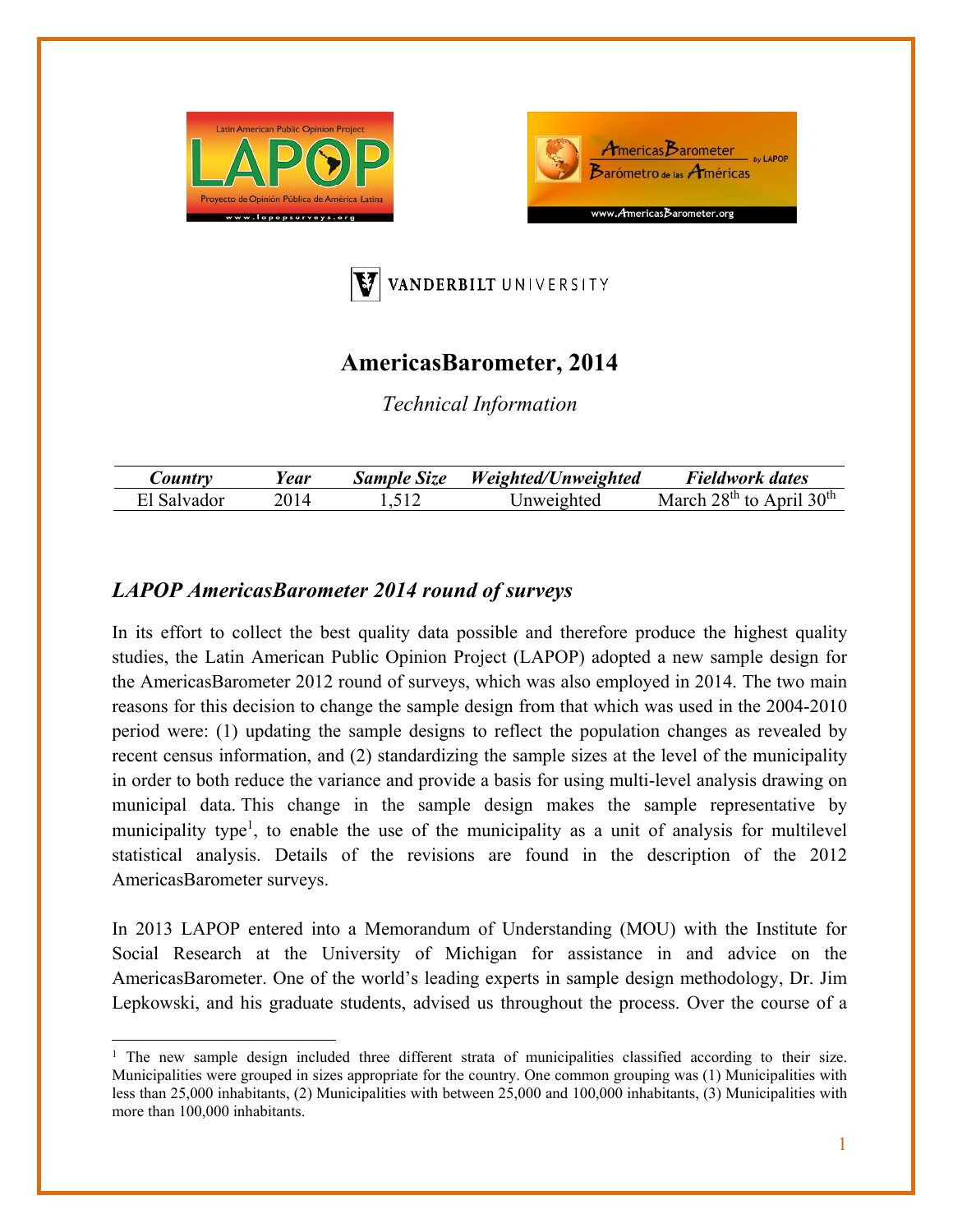year we worked with Dr. Lepkowski and his team of graduate students to review each previously developed sample design and to secure their input and advice on new designs. Our colleagues at the University of Michigan, confirmed that LAPOP had already been following the best practices, within the limits of resources at our disposal, in its sample design. Our own review of the major update we carried out in 2012 sample design left us pleased in almost every respect. The effort to obtain a standard sample size per municipality/canton/parish did not have any adverse impact on intra-class correlation levels, yet has given us a basis for calculating context effects at the local level. In some particular cases, however, in the 2014 round we requested country teams to conduct specific alterations, like updating their sampling frame to take into consideration (if available) the new 2010-2011 national census information. We also asked teams to verify that the 2012 sample design continues to reflect and represent each country population structure and distribution.

Finally, after several rounds of consultations and technical discussions with experts at the ISR at the University of Michigan on how to update the 2012 samples for the 2014 round of surveys, LAPOP requested that countries to update their samples at the block level while retaining the same primary and sub-stratification units (i.e., *Estratopri, Municipalities and Census Segments)*  that were included in the 2012 sample. This means that users of prior AmericasBarometer surveys can do so knowing that the designs across time remain very similar, if not identical. Countries that had new population census available and did not experience significant population shifts or changes in their population distribution were asked to replicate the 2012 sample using the latest census information available and to replace the sampling points at the block level.

With respect to *data collection*, in the 2014 round of the AmericasBarometer we expanded the use of handheld electronic devices. For the first time, we employed for data collection the "Adgys"© questionnaire app designed by our partners in Cochabamba, Bolivia. The use of electronic devices for interviews and data entry in the field reduces data entry errors, supports the use of multiple languages, and permits LAPOP to track on a daily basis the progress of the survey, down to the location of interviews (which are monitored in real time, or nearly real time, but not recorded into the public datasets in order to preserve respondents' privacy) and the timing of the interviews. The team in Bolivia worked long hours to program the samples and questionnaires into the Adgys platform for the 20 countries in which we used this technology. In the remaining 6 countries we continued our use of PDAs and a Windows Mobile-based software application supported by our hardworking partners at the University of Costa Rica.

The remaining pages of this technical note describe the sample design of the AmericasBarometer 2014 survey in El Salvador.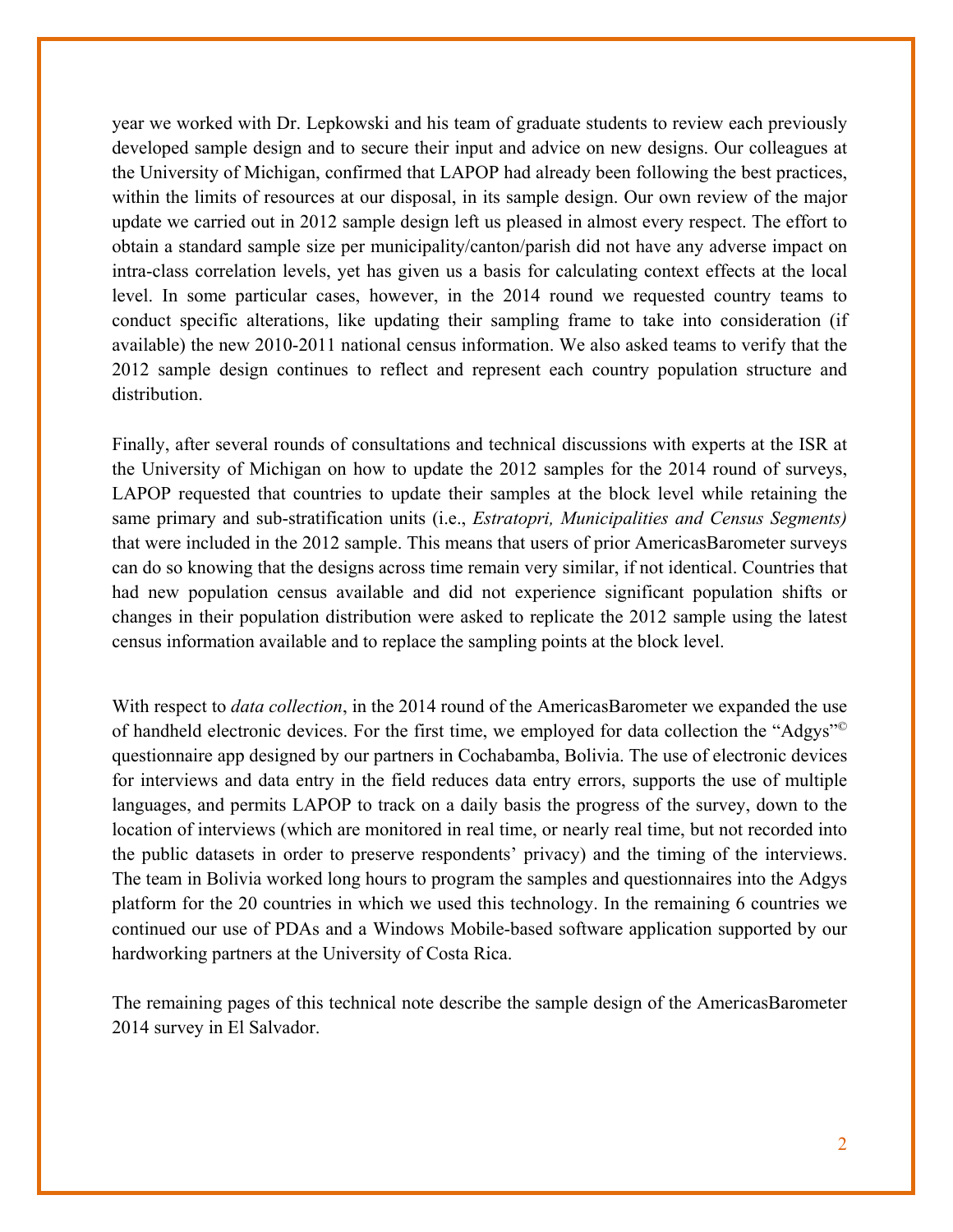### *El Salvador 2014 AmericasBarometer Round*

This survey was carried out between March  $28<sup>th</sup>$  and April  $30<sup>th</sup>$ ,  $2014$ , as part of the LAPOP AmericasBarometer 2014 wave of surveys. It is a follow-up of the national surveys since 1991 carried out by the LAPOP. The 2014 survey was conducted by Vanderbilt University and FUNDAUNGO. The 2012 AmericasBarometer received generous support from many sources, including USAID, UNDP, IADB, Vanderbilt U., Princeton U., Université Laval, U. of Notre Dame, among others.

The project used a national probability sample design of voting-age adults, with a total N of 1,512 people involving face-to-face interviews conducted in Spanish. The survey used a complex sample design taking into account stratification and clustering.

The sample consists of five strata representing the five main geographical regions: Occidental, Central I, Central II, Oriental and San Salvador Metropolitan Area. The sample is further stratified by size of the municipalities and by urban and rural areas. Respondents were selected in clusters of 6 interviews in urban and rural areas.

Table 1 shows the unweighted sample size in each of the five regions (strata) and by municipality size.

| <b>Strata</b>                               | <b>Unweighted Sample Size</b> |  |
|---------------------------------------------|-------------------------------|--|
| Occidental                                  | 312                           |  |
| Central I                                   | 264                           |  |
| Central II                                  | 192                           |  |
| Oriental                                    | 312                           |  |
| San Salvador Metropolitan Area              | 432                           |  |
| <b>Total</b>                                | 1,512                         |  |
|                                             |                               |  |
| <b>Size of Municipality</b>                 |                               |  |
| Large (More than 100,000 inhabitants)       | 552                           |  |
| Medium (Between 25,000-100,000 inhabitants) | 528                           |  |
| Small (Less than 25,000 inhabitants)        | 432                           |  |
| Total                                       | 1,512                         |  |
|                                             |                               |  |

#### **Table 1: Sample sizes by Strata and Municipality Size in the 2014 AmericasBarometer Survey in El Salvador**

The sample consists of 63 primary sampling units and 252 final sampling units including all 14 departments in El Salvador. A total number of 948 respondents were surveyed in urban areas and 564 in rural areas. The estimated margin of error for the survey is  $\pm 2.5$ .